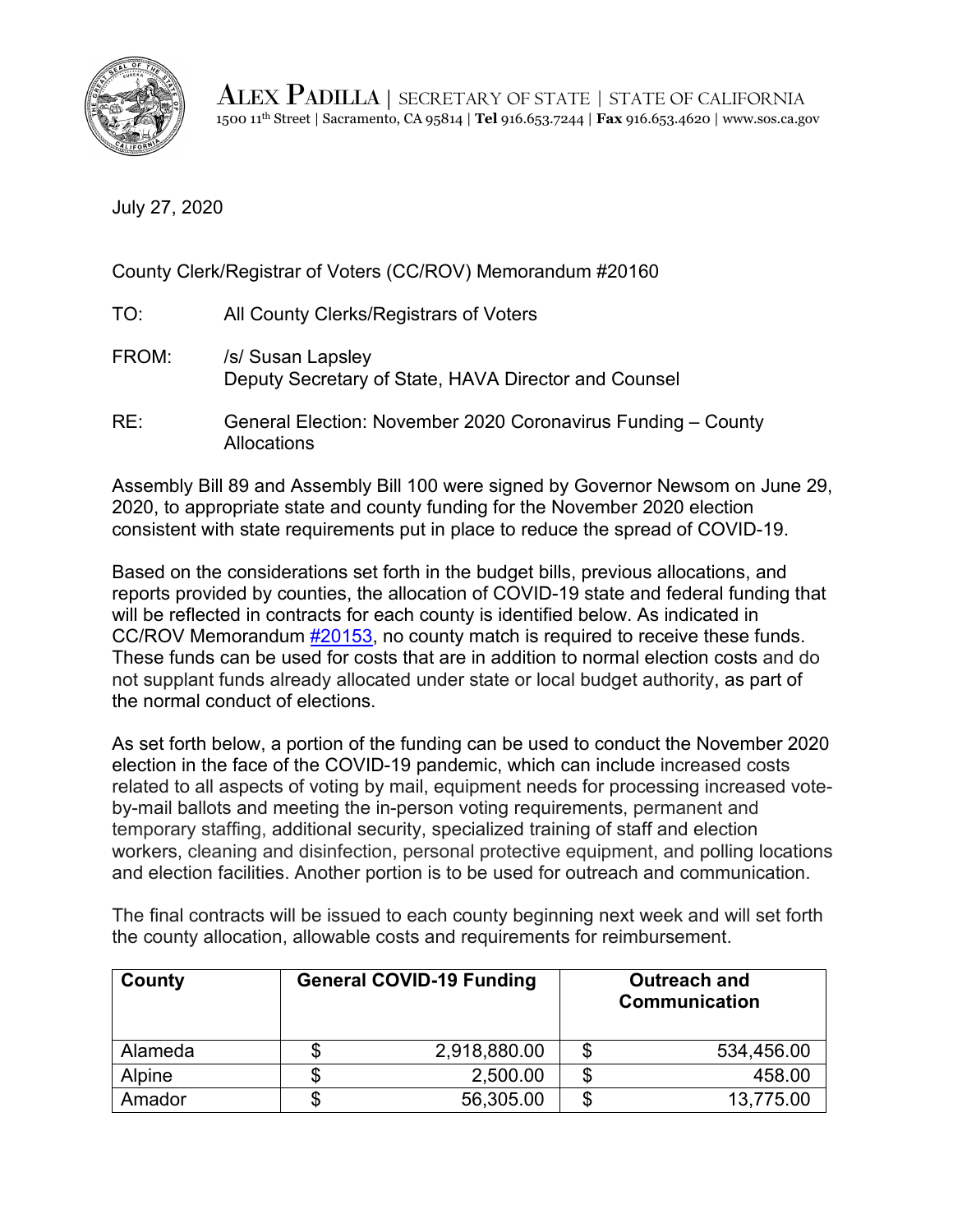CCROV #20160 July 27, 2020 Page 2

| <b>Butte</b>     | \$                        | 275,822.00    | \$                        | 67,481.00    |
|------------------|---------------------------|---------------|---------------------------|--------------|
| Calaveras        | \$                        | 70,958.00     | \$                        | 17,360.00    |
| Colusa           | \$                        | 28,844.00     | \$                        | 5,281.00     |
| Contra Costa     | \$                        | 2,084,931.00  | \$                        | 381,757.00   |
| <b>Del Norte</b> | \$                        | 48,159.00     | $\overline{\$}$           | 8,818.00     |
| El Dorado        | \$                        | 296,706.00    | \$                        | 72,590.00    |
| Fresno           | $\overline{\mathbf{S}}$   | 1,119,088.00  | $\overline{\$}$           | 273,789.00   |
| Glenn            | \$                        | 42,677.00     | \$                        | 7,814.00     |
| Humboldt         | \$                        | 251,223.00    | \$                        | 46,000.00    |
| Imperial         | \$                        | 244,603.00    | \$                        | 44,788.00    |
| Inyo             | \$                        | 31,812.00     | $\overline{\mathfrak{s}}$ | 5,825.00     |
| Kern             | \$                        | 1,266,154.00  | \$                        | 231,836.00   |
| Kings            | \$                        | 176,806.00    | \$                        | 32,374.00    |
| Lake             | \$                        | 107,549.00    | \$                        | 19,693.00    |
| Lassen           | \$                        | 44,498.00     | \$                        | 8,148.00     |
| Los Angeles      | \$                        | 13,168,334.00 | \$                        | 3,221,681.00 |
| Madera           | \$                        | 146,837.00    | $\overline{\mathfrak{s}}$ | 35,924.00    |
| Marin            | \$                        | 527,393.00    | \$                        | 96,567.00    |
| Mariposa         | $\overline{\mathfrak{s}}$ | 25,915.00     | \$                        | 6,340.00     |
| Mendocino        | \$                        | 166,859.00    | \$                        | 30,552.00    |
| Merced           | \$                        | 332,137.00    | \$                        | 60,815.00    |
| Modoc            | \$                        | 15,810.00     | \$                        | 2,895.00     |
| Mono             | \$                        | 22,506.00     | $\overline{\mathfrak{s}}$ | 4,121.00     |
| Monterey         | \$                        | 619,335.00    | \$                        | 113,402.00   |
| Napa             | \$                        | 191,507.00    | \$                        | 46,853.00    |
| Nevada           | \$                        | 161,794.00    | \$                        | 39,583.00    |
| Orange           | \$                        | 3,880,161.00  | \$                        | 949,295.00   |
| Placer           | \$                        | 786,463.00    | \$                        | 144,004.00   |
| Plumas           | \$                        | 40,247.00     | $\overline{\mathfrak{s}}$ | 7,369.00     |
| Riverside        | \$                        | 3,541,061.00  | \$                        | 648,379.00   |
| Sacramento       | \$                        | 1,943,529.00  | \$                        | 475,491.00   |
| San Benito       | \$                        | 102,944.00    | \$                        | 18,849.00    |
| San Bernardino   | \$                        | 3,223,449.00  | \$                        | 590,223.00   |
| San Diego        | \$                        | 5,792,680.00  | \$                        | 1,060,657.00 |
| San Francisco    | $\overline{\mathfrak{s}}$ | 1,602,688.00  | \$                        | 293,457.00   |
| San Joaquin      | \$                        | 1,035,593.00  | \$                        | 189,620.00   |
| San Luis Obispo  | \$                        | 559,377.00    | \$                        | 102,423.00   |
| San Mateo        | \$                        | 990,688.00    | \$                        | 242,375.00   |
| Santa Barbara    | \$                        | 719,821.00    | \$                        | 131,801.00   |
| Santa Clara      | \$                        | 2,258,413.00  | \$                        | 552,529.00   |
| Santa Cruz       | \$                        | 518,967.00    | $\overline{\mathfrak{s}}$ | 95,024.00    |